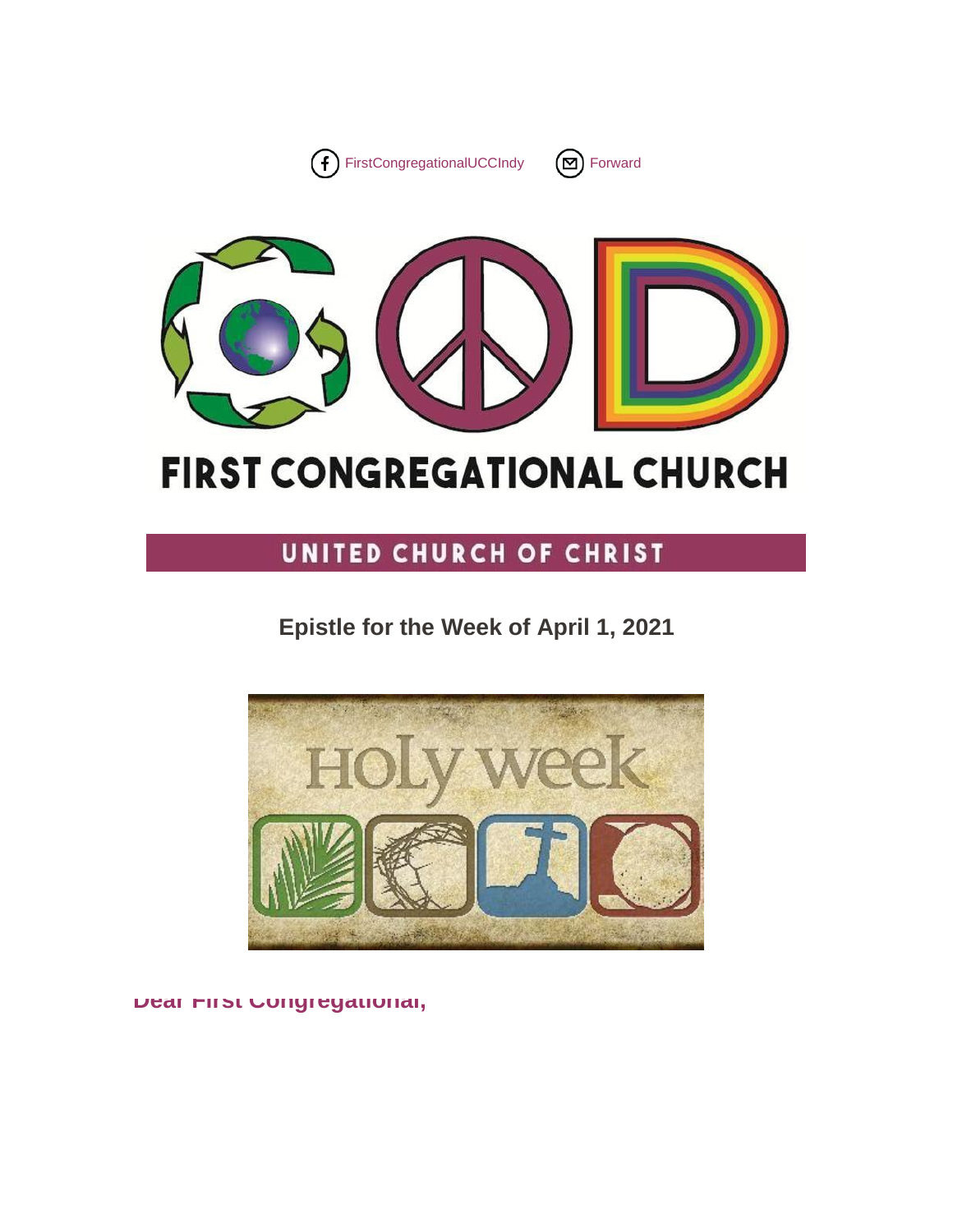arrived at Holy Week. Following the theme "It's a New Day," we now pause to reflect upon what is new about this day during this Holy Week. What new thing is God doing in your life? What new thing is God doing in our church? What new thing is God doing in our community?

Through the stories of Jesus's life, death, and resurrection, we are invited to be part of God's renewing of Creation. We know that the process of renewal is often messy and can lead us to joy. We are invited to trust the new thing God is doing even if the outcome may be unknown to us.

This Holy Week, let us be open to what God is doing within us, among us, and around us.

Blessings, Pastor Sarah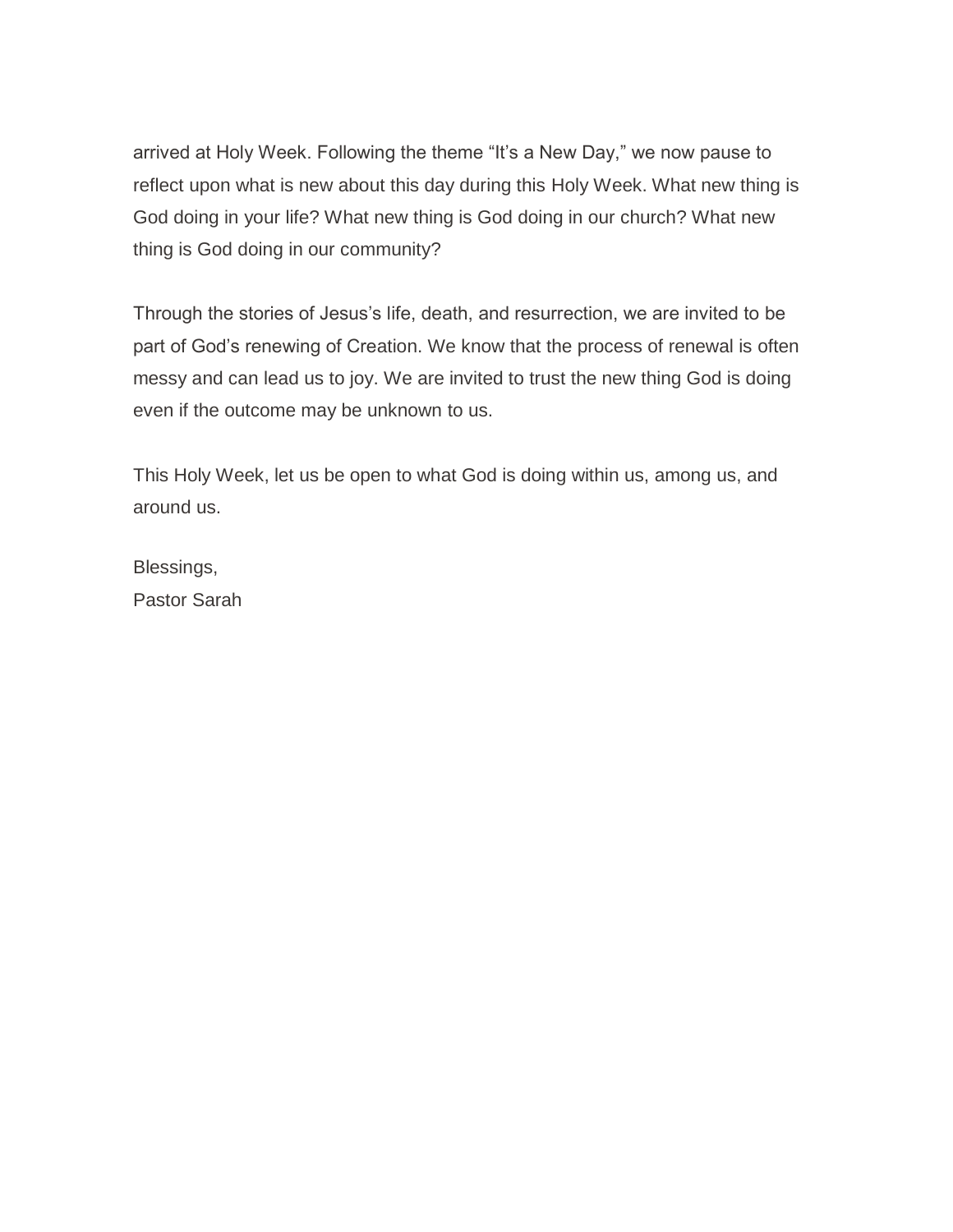

### Are you ready to get back to the people and activities you love?

Your vaccination brings us one day closer to controlling the pandemic and reopening Church.

**Get your vaccine ASAP!** Register at ourshot.in.gov or call 211.

# **THIS SUNDAY**

### **Sunday Adult Education, 9:30 a.m. (Zoom)**

In April we will celebrate resurrection, new directions for building a beloved community and new beginnings. Join in! **April 4 -** Nancy Dickinson presents on the Resurrection

**Easter Sunday Worship with Communion, 11AM (YouTube, FaceBook, Dial In)**

### **Coffee Hour via Zoom, immediately after worship**

### **Thank You for Your Support of First Congregational UCC**

Please continue supporting the mission and ministries of your local church by mailing a check to the church or through online donations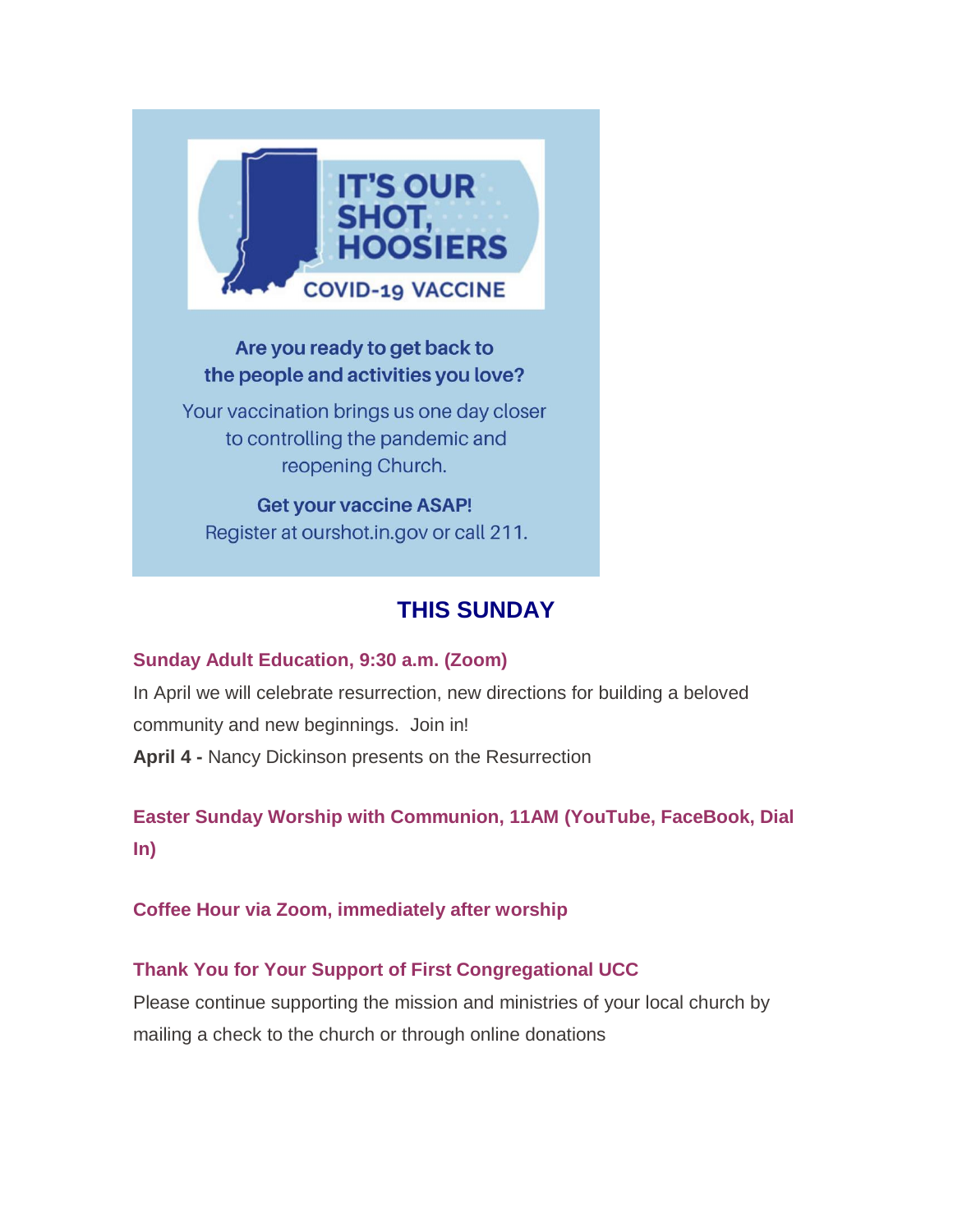## **THIS WEEK AT FC**

### **How to Access our Zoom Gatherings**

[https://us04web.zoom.us/j/9264494206?pwd=dmtWbWE5UXRBTk5pcHZlYlB0aEF](https://fcindy.us16.list-manage.com/track/click?u=7a2e4c501545b6d78729a64a1&id=1a7d609adc&e=605c2c8600) [VUT09](https://fcindy.us16.list-manage.com/track/click?u=7a2e4c501545b6d78729a64a1&id=1a7d609adc&e=605c2c8600) Meeting ID: 926 449 4206 Password: 7171 If you click on the URL, you should not need to enter in the Meeting ID and Password. To dial in by phone: +1 312 626 6799, Meeting ID 926 449 4206, Password 7171.

### **TODAY!**

- **Men's Lunch at 1:00 PM:** For more information, please contact Dick Clough at (317) 872-3910.
- **Spiritual Support Group at 5:00 p.m. (Zoom) -** This group openly invites anyone seeking spiritual care concerning well being. Contact Pastor Sarah at [pastorsarah@fcindy.org,](mailto:pastorsarah@fcindy.org) or 386-478-9012.

**Good Friday "Seven Last Words" Chapel Service: Friday, April 2 at 12PM**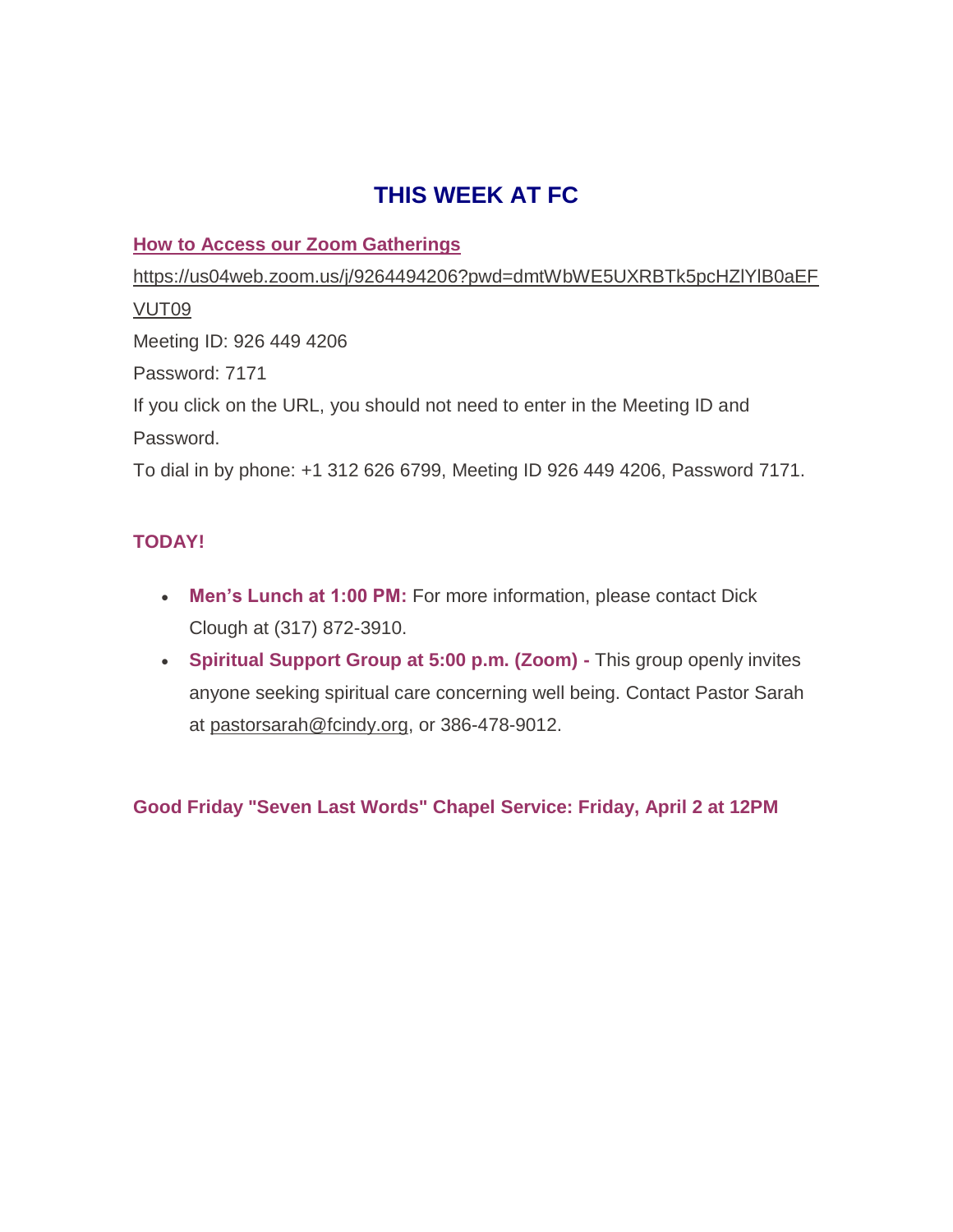

You are invited to join Christian Theological Seminary on Facebook Live [\(https://www.facebook.com/ctsindy\)](https://fcindy.us16.list-manage.com/track/click?u=7a2e4c501545b6d78729a64a1&id=471f922bbc&e=605c2c8600) for a special Seven Last Words chapel service featuring DMin and PhD students Rev. Eric Jackson, Rev. Moya Harris, Rev. Chad R. Abbott, Rev. Dr. Dominique A. Robinson, Rev. William H. Lamar IV, Rev. Dr. Lisa Goods, and Rev. April G. Johnson.

### **Food Drive & Fellowship! 1st Saturday of the Month – April 3, 10-noon**

Our food donations to the Northside Pantry are helping to fight hunger needs, and the Pantry is very grateful that we are doing this – in 2021 we have already contributed about 1000 lbs of food and supplies! And our greatest gift – the ability to spend a few minutes of in-person fellowship with those that are there, while maintaining safe virus protocols. Since this is the day before Easter, we will also have some Easter goodies on hand.

### **Lenten Lunch Concludes**

As we completed our Lenten Lunch yesterday, we discussed the "Dance of Redemption" listening to the words of Rev. Dr. Katie Geneva Cannon, Sonia Sanchez, Jesus, and more. We also examined this dance of redemption through the eyes of Holy Week in Seven movements written below. You can view our time here: [https://youtu.be/mQ3wKbdJ\\_T0](https://fcindy.us16.list-manage.com/track/click?u=7a2e4c501545b6d78729a64a1&id=1836f43f63&e=605c2c8600)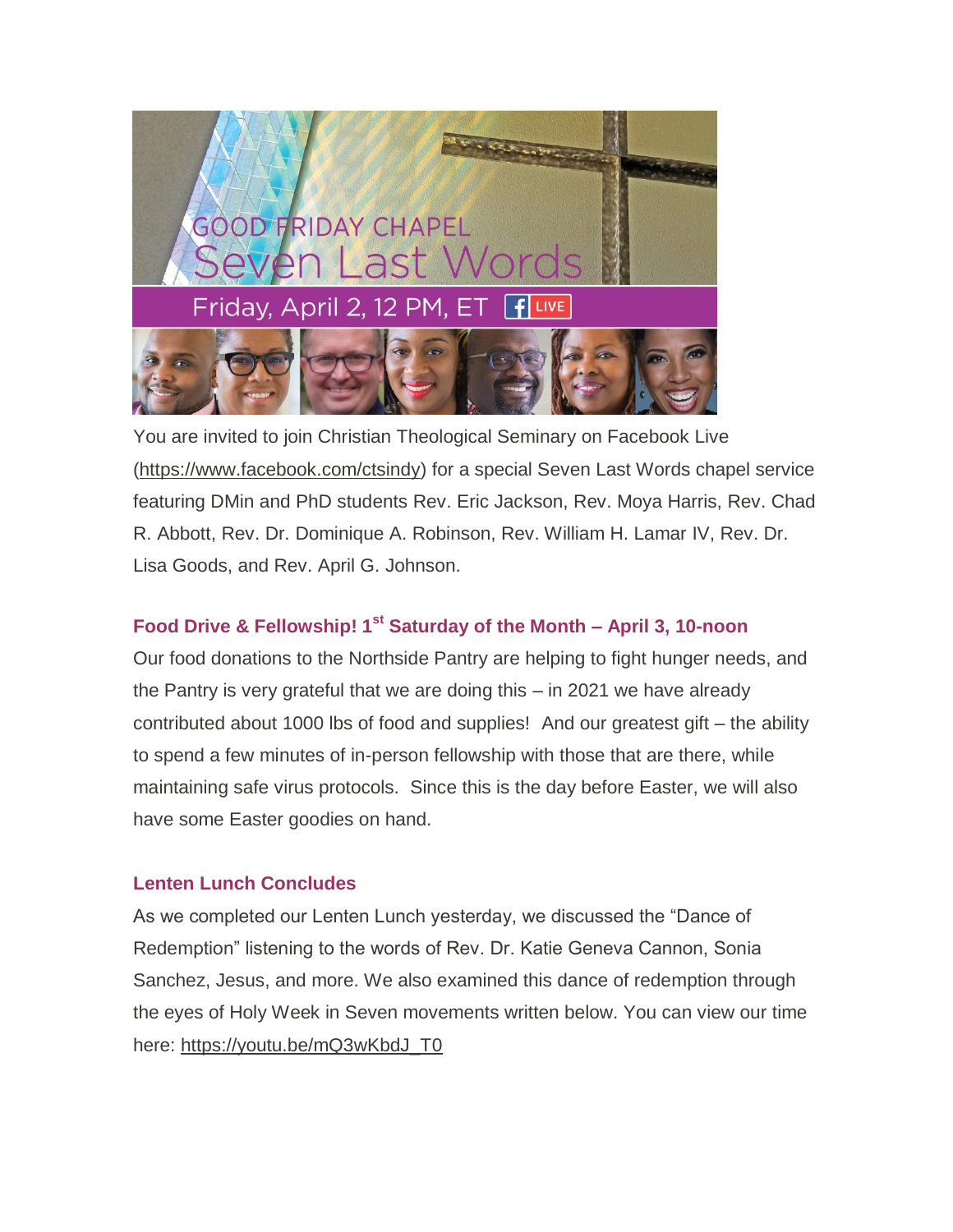together (also below).

- **MOVEMENT ONE: Sonia's Reflection: Move on the idea of being free. Conscientization** *Jesus Entering Jerusalem* Matthew – 21:1-11
- **MOVEMENT TWO: Sonia's Reflection: I am not here to get something from you, I have something to give to you. Emancipatory Historiography** *Jesus Cleanses the Temple* Matthew – 21:12-17
- **MOVEMENT THREE: Sonia's Reflection: Where else are we on this earth? Theological Resources** J*esus Washes the Disciples' Feet* – John 13:1-20
- **MOVEMENT FOUR: Sonia's Reflection: Move to a different level in this world. Norm Clarification** *The Last Supper Mark* – 14:22-25
- **MOVEMENT FIVE: Sonia's Reflection: How are we holding people accountable? Strategic Options** *Jesus in the Garden of Gethsemane*  Mark – 14:32-42
- **MOVEMENT SIX: Sonia's Reflection: We will not wallow! What does it mean to be human? Annunciation and Celebration** *The Arrest and Crucifixion of Jesus* – Matthew 26:47-56; Mark 15:21-32
- **MOVEMENT SEVEN: Sonia's Reflection: Where is the history we are making? What are you doing now? How are we living now? What are we moving to now? Reflection/Strategic Action** *The Death of Jesus* – Mark 15:33-41

Though angered by the injustice of human acts love always prevails –For Me, Janet Lynn Taylor

Child at the cliff edge.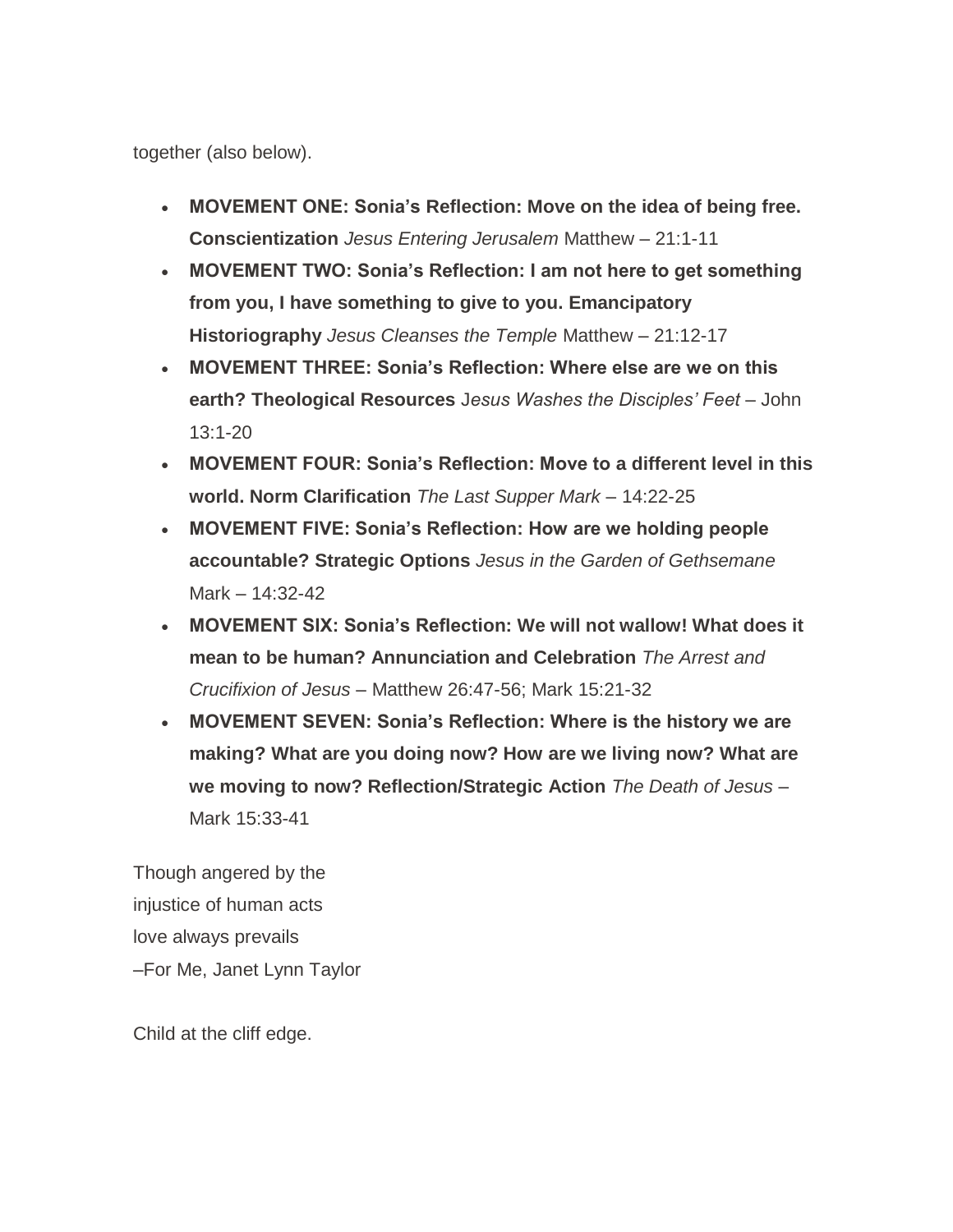God will protect you." –Acoma Pueblo, Sue Chapman

The trees aren't leaving. I am alive to live. Here in this love alone. –Untitled, Cassidy Hall

#### **Monday Morning Silent Prayer Sits with Student Pastor Cassidy Hall**

Join me, Student Pastor Cassidy Hall, on our church zoom account for 20-minute prayer sits at 10am Mondays in April. During this time, I will begin by reading a poem or blessing, and encourage each of us to take a word or phrase into our silent prayer. Then we will simply be together for time, without words. You are welcome to call-in, keep your camera on or off, come and go as you please, or whatever works for you!

Questions? Email me at [studentpastor@fcindy.org](mailto:studentpastor@fcindy.org)

#### **Vespers (Outdoor/Zoom) on Tuesdays from 7:00 - 7:30 p.m.**

Join us for a time of togetherness, Scripture, and sharing of joys and concerns. When weather conditions allow, Vespers will be outdoors at the church at 7 pm. Please bring a lawn chair and wear a mask. We will also try to connect to Zoom for those unable to attend in person. We will NOT meet outdoors if the temperature is below 50 degrees, it's raining, or winds are greater than 20 mph; you can join us on Zoom.

#### **Outreach & Service**

Those of us present at our Zoom meeting last week with Senator Rodric Bray's staffer considered it a huge success, and we all felt so proud of our speaking participants. They all showed outstanding leadership at our first contact with a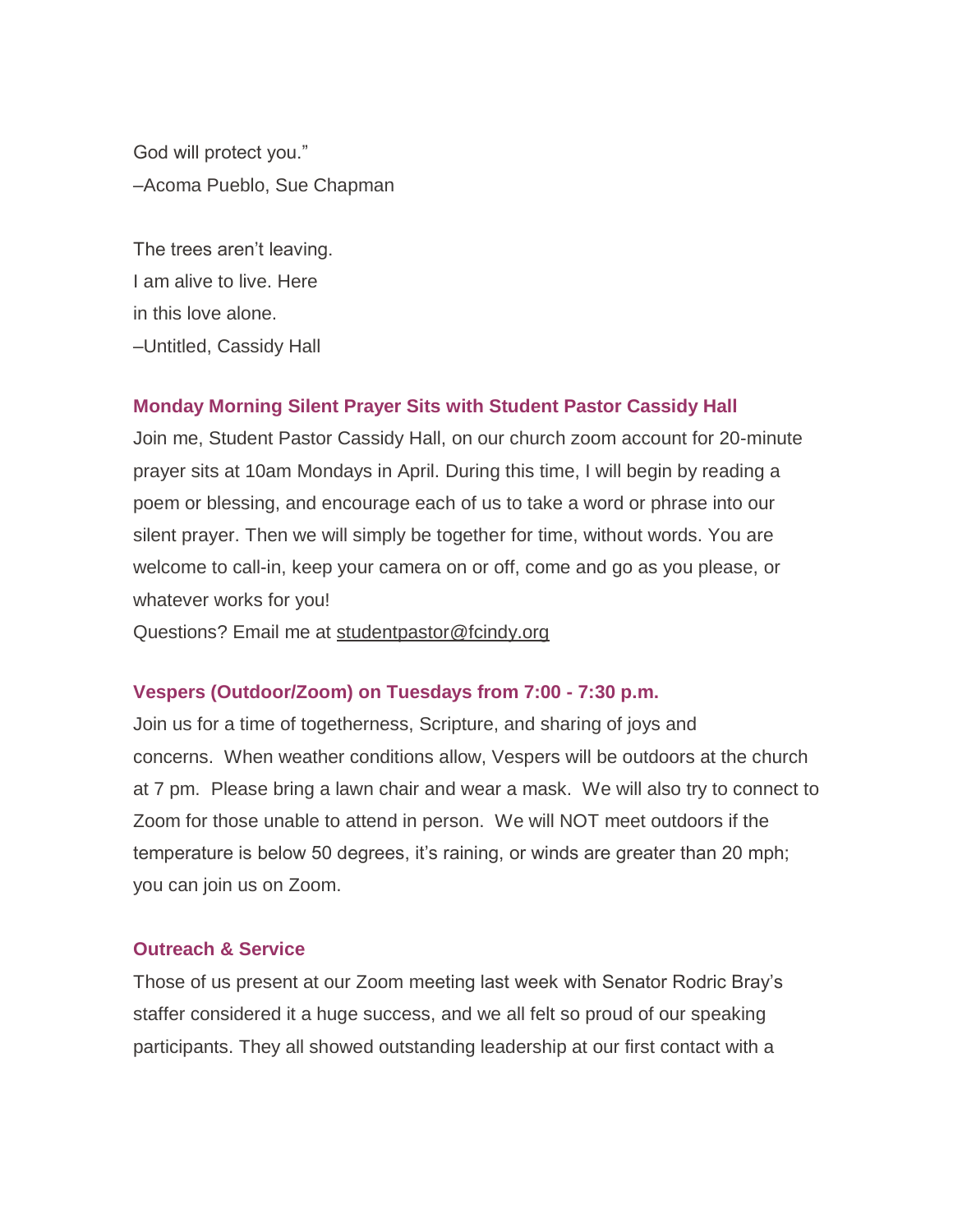immigration, and health care were all addressed in a knowledgeable, personal, cogent manner. Sadly, Senator Bray's representative was poorly prepared for our meeting, but another meeting directly with Senator Bray is now being planned. Contact Worth Hartman or David Clark if you'd like more information, and especially if you'd like to get involved and/or be present at our next meeting. You'll definitely find it a rewarding experience!

### **COMING UP**

**Please click** [HERE](https://fcindy.us16.list-manage.com/track/click?u=7a2e4c501545b6d78729a64a1&id=d06d76e523&e=605c2c8600) **[t](https://fcindy.us16.list-manage.com/track/click?u=7a2e4c501545b6d78729a64a1&id=d06d76e523&e=605c2c8600)o view the April Colony with more information and events happening this month!**

### **CONNECTION & SUPPORT**

**FC Facebook page** (click **[here](https://fcindy.us16.list-manage.com/track/click?u=7a2e4c501545b6d78729a64a1&id=f206c671ff&e=605c2c8600)**)

"**First Congregational Indy Fellowship**" group on Facebook (click **[here](https://fcindy.us16.list-manage.com/track/click?u=7a2e4c501545b6d78729a64a1&id=6ec5f023e9&e=605c2c8600)**).

**Pastoral Care**

Pastor Sarah may be reached at (386) 478-9012 or [pastorsarah@fcindy.](mailto:pastorsarah@fcindy.org)

#### **Pastor Sarah's Sabbath Days: Mondays & Saturdays**

The congregation covenant with Pastor Sarah to provide 2 days per week for personal rest and family renewal. On Mondays and Saturdays, Pastor Sarah is not available unless it is a pastoral emergency. Thank you for honoring this sacred gift of Sabbath time for our Pastor and her family.

### **Additional Church Support Contacts**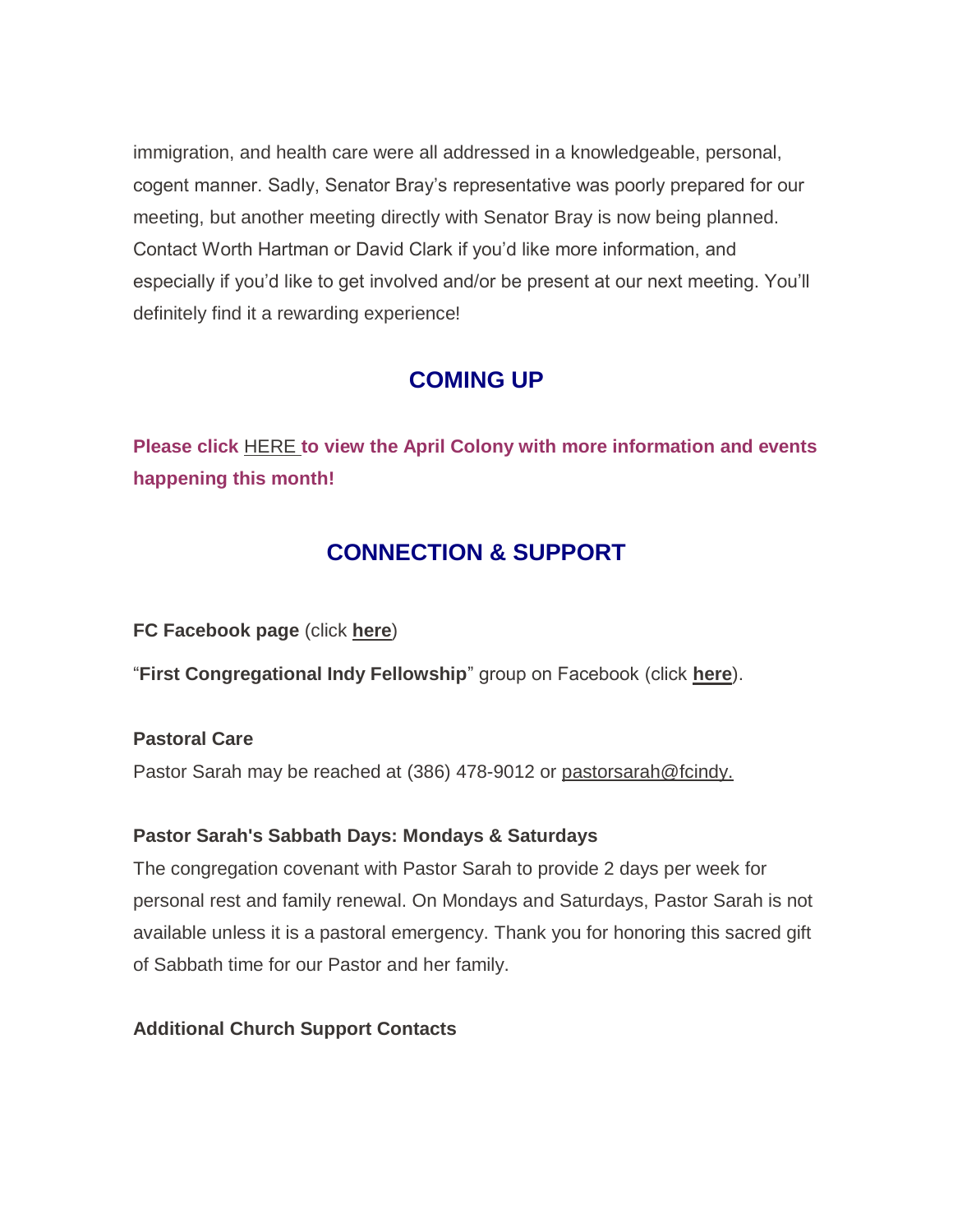Office Administrator: Shannon [\(shannon@fcindy.org\)](mailto:shannon@fcindy.org) Lead Councilor: Larry Eckel (Ispeckel@comcast.net) (Senior Councilors: Steve Coomer, Larry Eckel, Alice Rutherford)

### **Mental Health Support:**

- **Substance Abuse and Mental Health Services Administration's Disaster Distress Helpline:** 1-800-985-5990, or text "TalkWithUs" to 66746.
- **National Suicide Prevention Hotline**: 1-800-273-TALK (8255) (press 1 for veterans, 2 for Spanish)
- **National Alliance on Mental Illness (NAMI)** Information HelpLine provides information and referral services. 1-800-950-NAMI (6264) and [www.nami.org.](https://fcindy.us16.list-manage.com/track/click?u=7a2e4c501545b6d78729a64a1&id=1c36ea5424&e=605c2c8600)
- **The Trevor Project hotline** offers support for LGBTQIA+ youth and families struggling with mental health challenges at 1-866-4-U-TREVOR (488-7386) and [www.theTrevorProject.org](https://fcindy.us16.list-manage.com/track/click?u=7a2e4c501545b6d78729a64a1&id=0b90aa97c5&e=605c2c8600)

**Members in Need Fund -** The Members in Need Fund is available to support financial needs for any of our church family who find themselves in need. To request funds for you or your family, please contact Pastor Sarah by email [pastorsarah@fcindy.org](mailto:pastorsarah@fcindy.org) or cell (386) 478-9012.

### **FC Covid Protocols:**

Effective immediately, the church building is closed to in-person church gatherings until the following parameters are reached, based on guidance from Dr Virginia Caine, Marion County Public Health Director:

*A 7-day average of 5% (or less) positivity among unique individuals tested for a two-week period, and new cases per day at 35 or under in Marion County, per the*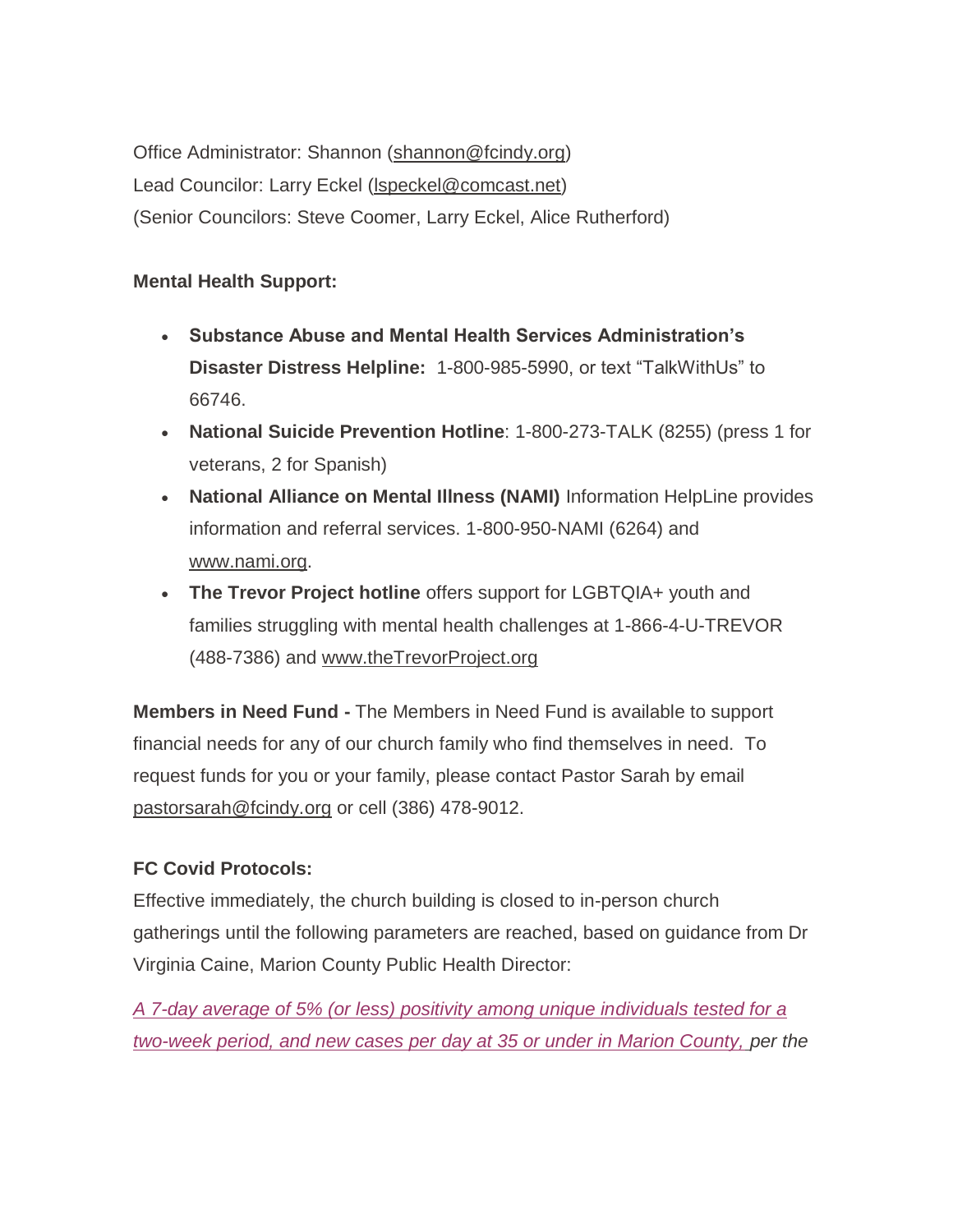At that time, the Council will decide reopening measures.

### **THIS WEEK AT FIRST CONGREGATIONAL**

### **3 Ways to Connect for Worship**

#### *YOUTUBE*

[https://www.youtube.com/channel/UCWV9wqAvPiUKSkEbjaV6Zpw](https://fcindy.us16.list-manage.com/track/click?u=7a2e4c501545b6d78729a64a1&id=a52a2e055b&e=605c2c8600)

- YouTube Live broadcasts at 11am..
- Use this option for live interacting and messaging. You must have or create a user account and be logged in to message live.

### *FACE BOOK*

[https://www.facebook.com/pg/FirstCongregationalUCCIndy/posts/?ref=page\\_int](https://fcindy.us16.list-manage.com/track/click?u=7a2e4c501545b6d78729a64a1&id=3d26c66506&e=605c2c8600) [ernal](https://fcindy.us16.list-manage.com/track/click?u=7a2e4c501545b6d78729a64a1&id=3d26c66506&e=605c2c8600)

- The video will be posted at 11am.
- This is for viewing only. For live interacting and commenting, please use the YouTube option.

### *DIAL-IN*

- Dial **317-204-3862**
- Landline is preferred for clarity.
- If calling with a smart phone, setting your cellular setting to Wi-Fi calling will be clearer.

### **How to Access our Zoom Gatherings**

[https://us04web.zoom.us/j/9264494206?pwd=dmtWbWE5UXRBTk5pcHZlYlB0](https://fcindy.us16.list-manage.com/track/click?u=7a2e4c501545b6d78729a64a1&id=59ae764487&e=605c2c8600)